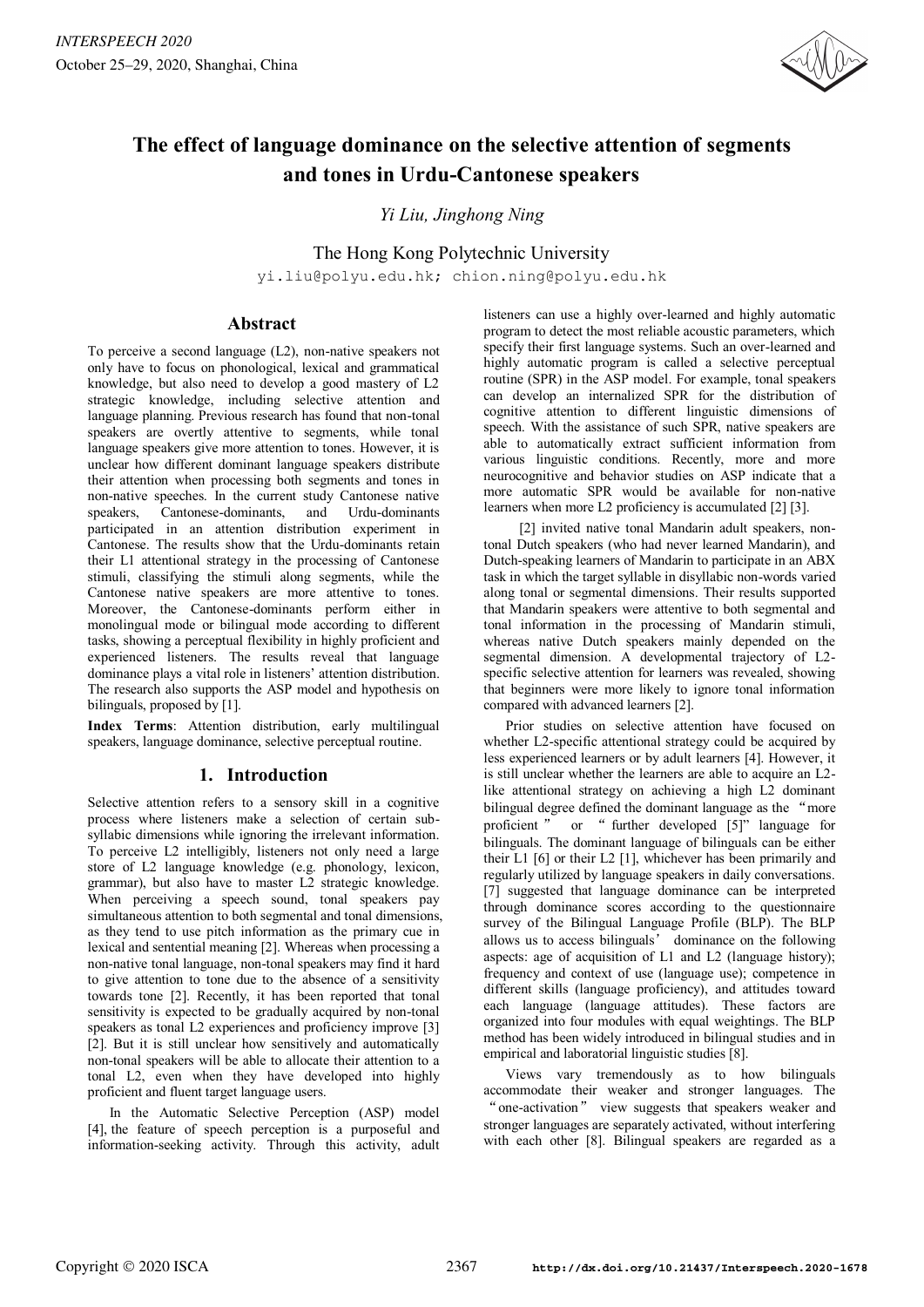population which combines each independent language. In contrast, the "co-activation" view suggests that bilinguals show simultaneous activation of both languages even when processing only one. [6] found that an early exposure to a new language is not sufficient to overcome the influence of L1 when perceiving L<sub>2</sub> categories.

In the domain of second language acquisition, as an extension of Perceptual Assimilation Model to L2 perceptual learning, PAM-L2 [9] predicts that non-native listeners may assimilate L2 contrasts into L1 categories, or establish new categories for the unassimilated L2 sounds. [1] attempted to extend the L2 acquisition models to account for the case of bilingual speakers, proposing that L1 and L2 systems are both well developed, but it is not excluded that there exist a L1/L2 overlap, within which some phonetic properties are shared between L1 and L2. [1] emphasizes the "flexible" role in language dominance of bilingual speakers in speech processing. [10] states that "a bilingual speaker is not two monolinguals in one," and that bilinguals should be considered as an unique and configured population very different from a monolingual one [1]. It is posited that such bilingual "flexibility" allows listeners to perform as a monolingual speaker or a bilingual speaker according to their tasks, or the language mode in which they are immersed, and that bilingual speakers would perform differently in terms of different experimental trials.

In the application of ASP model, previous studies showed how native speakers, late adult learners [4] and experienced learners [2] develop an L2 SPR. However, it is not clear what L1 or L2 dominant bilingual speakers will be like in developing such a higher-order L2 SPR. The current study aims to fill this gap. Three research questions are addressed: (1) How do early bilingual speakers allocate their selective attention to segmental and tonal dimensions when processing L2 contrasts? (2) What is the role that language dominance plays in the process? (3) Can the framework of PAM-L2, and its extension on bilinguals [1] et al., 2012) account for the experimental results? To investigate the above questions, native Cantonese speakers, Cantonese-dominant and Urdudominant bilingual speakers are invited to undertake a revised ABX task from [2]. Urdu speakers were immigrants who arrived in Hong Kong at an early age. In the current case, their L1 is Urdu, and Cantonese was regarded as their L2.

#### **2. Method**

#### **2.1. Participants**

Thirty-six bilingual speakers whose first language is Urdu and 20 native Cantonese speakers (10 female, 10 male) took part in the experiment. Both the bilingual participants (mean age  $=$ 12.1 years,  $SD = 3.2$ ) and native Cantonese speakers (mean age = 13.3 years,  $SD = 2.1$ ) were year one students, who were healthy, right-handed and did not suffer from any hearing difficulties. The classification of participants as Urdu dominant or Cantonese dominant was determined by their responses to the BLP questionnaire [7]. Eventually, 18 Urdudominants (11 female and 7 male) and 18 Cantonesedominants (10 female and 8 male) are selected as participants in the experiment, according to the global language dominance scores in the four modules of the BLP. Language dominance scores (LDSs) ranged largely from -55.4 (strongly L2 dominant) to 121 (strongly L1 dominant), as shown in Figure 1.

The multilingual participants were exposed to Urdu during the first one or two years of their lives. The Cantonesedominants immigrated to Hong Kong at an early age of 4.3 years old (range:  $1 \sim 6$ ), started learning Cantonese at the age of 4.9 years (range:  $2 \sim 6$ ), while the Urdu-dominants arrived Hong Kong at an early age of 7.7 years old (range:  $5 \sim 10$ ), started learning Cantonese at the age of 8.1 years (range:  $5 \sim$ 13). The multilingual students only used Urdu at home, and utilized both English and Cantonese as instruction languages at school.



Figure 1: *The distribution of language dominance scores according to the Bilingual Language Profile.*

#### **2.2. Stimuli**

As shown in Table 1, two pairs of CVCV nonce words /kasu/- /tafu/ and /biso/-/diso/ (in the current study, /b/ and /d/ referred to voiceless unaspirated stops) were selected with Cantonese Tone 2 (high-rising) or Tone 4 (low-falling) on the initial syllables, and the second syllable for each disyllabic nonce word was neutralized as Cantonese high-level tone. Similarly to the stimuli in [2], three native Cantonese speakers (two female, one male) were invited to record the disyllables with Boom microphone, in the audio booth at Hong Kong Polytechnic University. The nonce words were provided in Roman script and Cantonese tone marks. These native speakers, who were previously trained in the pronunciation and the Cantonese scripts of the nonce words, were asked to produce the disyllables in a natural speaking speed. The recordings were saved with a sampling rate of 44,100 Hz.

Table 1: *Arrangement of stimuli in ABX trials. The number between syllables represents a Cantonese tone mark; 1, 2, and 4 stand for Tone1, Tone 2, and Tone 4 in Cantonese,* 

| <i>respectively.</i> |
|----------------------|
|----------------------|

| A      | B         | x             |
|--------|-----------|---------------|
| ka2su1 | ta4fi1    | ka2su1/ta4fu1 |
| ka4su1 | ta2ful    | ka4su1/ta2fu1 |
| bi4so1 | di2fo1    | bi4so1/di2fo1 |
| bi2so1 | di4fo1    | bi2so1/di4fo1 |
| ka2su1 | $ta4$ ful | ka4sul/ta2sul |
| ka4su1 | ta2ful    | ka2su1/ta4fu1 |
| bi4so1 | di2fo1    | di4fo1/bi2fo1 |
| bi2so1 | di4fo1    | di2fo1/bi4fo1 |
|        |           |               |

ABX test was adopted as experimental method, with two conditions: segment-and-tone condition and segment-or-tone condition [2]. In the segment and tone condition, participants were required to identify target X that matched with either A or B in both segment and tonal dimensions. In the segment or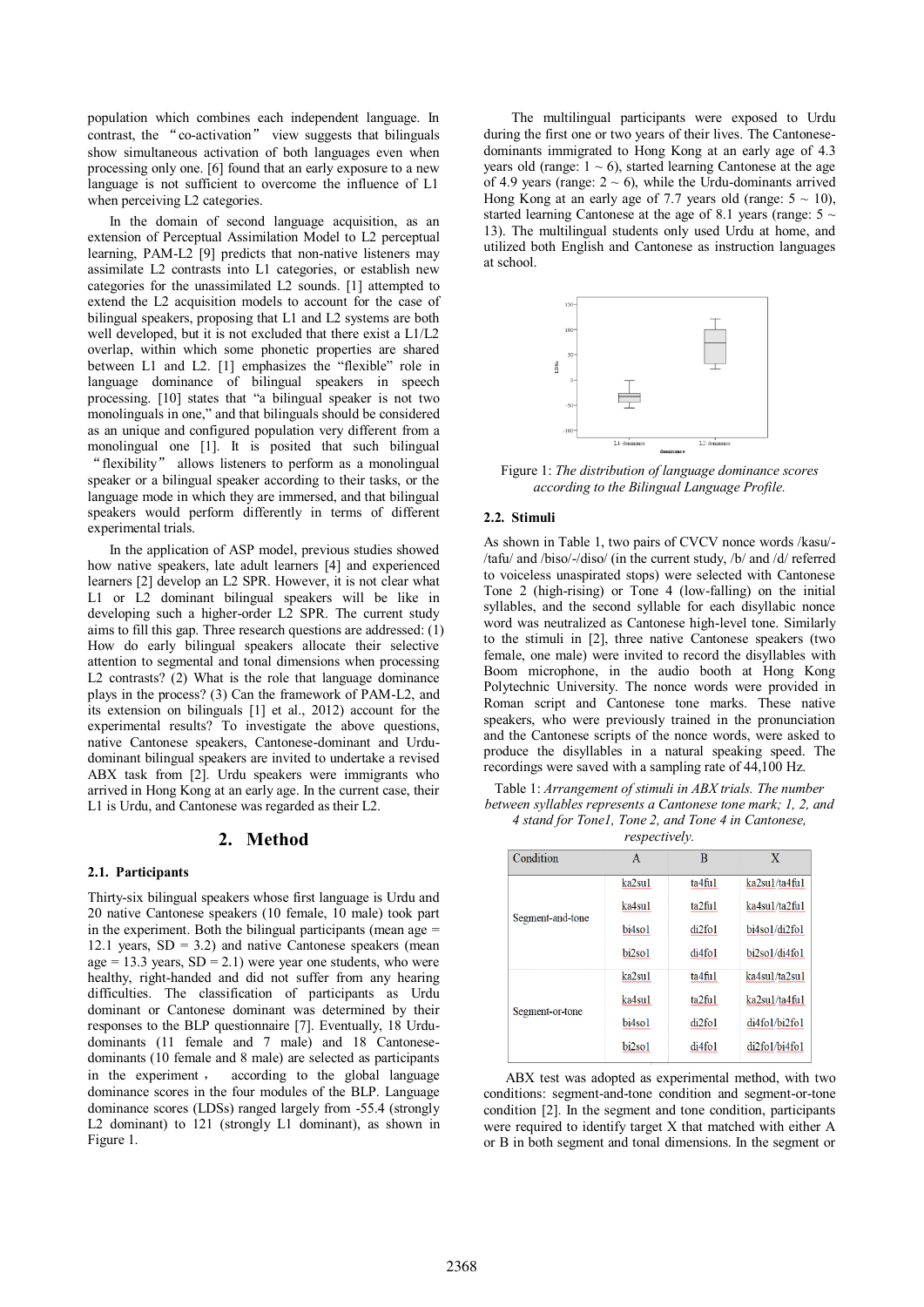tone condition, in which target X matched with either the segmental or tonal dimension, participants chose freely between the two. The distribution of attention could therefore be observed from the results. The speakers were shuffled in each ABX combination instead of it being produced by the same speaker, in order to increase phonetic variability and listeners' memory load. The stimuli order can be ABX or BAX, and for each task, we got 16 ABX stimuli (two nonword pairs × two Cantonese tones × two AB orders × two matches with A or B).

#### **2.3. Procedure**

The experiment was carried out through Praat experiment. Each participant was seated in front of a computer (Lenovo ThinkCentre desktop, i5 core, USB interface: 3.0) in a quiet classroom in the local secondary schools. Instructions were given only in Cantonese and all participants were properly briefed about the task procedure. They were asked to listen to three syllables, A, B, and X and indicate if X sounded more similar to A or B by a mouse click on a *"*1*"* or *"*2*"* shown on their computer screen. In each trial there was a 600ms interval between standard A and standard B, and X appeared after a 900ms pause [2]. The inter-stimuli interval between two trials was 2,500ms, and if the subject failed to respond within the interval, the stimulus would be shown again later on, so there would be no missing data in the experiment. Four-minute familiarization trials in the segment-and-tone condition were given to the listeners before a formal experiment started. For each individual, there were five-time repetition for each stimuli, resulting in 160 ABX trials (16 ABX stimuli  $\times$  2 tasks  $\times$  5 repetitions) in total. The responses and reaction time were collected with the experimental program.

#### **3. Results**

We calculated response rate according to the percentages of *"*correct*"* or *"*segment*"* responses out of the five responses for each participant and each ABX stimulus for the segment-andtone and the segment-or-tone conditions respectively. On the basis of sample size and the distribution of data, the logistic mixed-effect model and the linear mixed-effect model (LMMs) were performed separately for both responses and reaction time in R using the lme4 package [10] in terms of the test field of individual response rate. All p values were corrected with Bonferroni adjustment for multi-comparisons. The LMM model incorporated fixed effects of subject group (natives, L1 dominants, L2-dominants), experimental trial (segment-andtone, segment-or-tone), as well as their interaction. For random effects, by-subject and by-item intercepts were included.

Figure 2 depicts the average response rates/reaction time for native and bilinguals, and the results of LMM for response rate/reaction time is presented in Table 2. According to LMM, there was significant main effects and an interaction in terms of the subject group and condition for response rates ( $\beta$  = 22.54, SE = 0.89, df = 1734, t = 25.07,  $p < 0.01$ ) and reaction time ( $\beta$  = 0.2, SE = 0.06, df = 8887, t = 33.4, p <.001), suggesting that native and non-native listeners performed differently across two ABX tasks.

For the segment-and-tone condition, the post-hoc Tukey test suggested that the differences between the Cantonese native group and the Cantonese-dominant group were not statistically significant. This suggests that generally, the Cantonese-dominant bilinguals were able to accurately identify Cantonese stimuli as quickly as the Cantonese native speakers did in the segment-and-tone condition.

In comparison with the Cantonese-dominant bilinguals, the Urdu-dominant participants evidently needed ( $z = 0.14$ , *p*  $\leq$  .001) more time (M = 1.72s, SD = 0.96) to respond to the Cantonese stimuli, with significantly  $(z = 4.29, p < .001)$ lower accuracy rates/response rates ( $\overline{M}$  = 74.6%,  $\overline{SD}$  = 15.2). This indicated that Cantonese proficiency and experience facilitated the Cantonese-dominant bilinguals to perceive L2 stimuli more phonologically.

For the segment-or-tone condition, only  $41.1\%$  (*SD* = 11.62) Cantonese native speakers classified the stimuli along " segments", far fewer  $(z = 3.33, p < .001)$  than the Cantonese-dominant bilinguals with a percentage of 62.5%  $(SD = 12.1)$  for "segments". This illustrated that although the Cantonese-dominant bilinguals obtained a comparable performance with the native speakers in the trial of segmentand-tone, they still performed significantly differently from the native speakers group.

Around 73.1% (*SD* = 19.35) of Urdu-dominant participants redistributed their attention more frequently  $(z =$ 3.19,  $p = .0093$ ) to the segmental dimension when classifying Cantonese non-words than the Cantonese-dominant bilinguals did. Compared to the Cantonese-dominant bilinguals, the Urdu-dominant participants were evidently more attentive to the segmental information.

Moreover, it is noteworthy that the Cantonese-dominant bilinguals ( $M = 2.17$ s,  $SD = 0.81$ ) responded much more slowly than both the native speakers ( $M = 1.78$ s,  $SD = 0.25$ ; post-hoc:  $z = 1.26$ ,  $p = .0093$ ) and the Urdu-dominants (M = 1.86s,  $SD = 0.58$ ,  $z = 1.81$ ,  $p = .0186$ ). The slow response for the Cantonese-dominants revealed a larger cognitive effort in making a decision on the stimuli. No statistical difference was reported in reaction time between the Urdu-dominant bilinguals and the native speakers, suggesting that the Urdudominants were not necessarily subject to interference by the weaker language.

A comparison of the results of the two experimental trials shows that the Cantonese natives ( $z = 1.27$ ,  $p < .001$ ), the Cantonese-dominant bilinguals ( $z = 2.43$ ,  $p < .001$ ) and the Urdu-dominant bilinguals ( $z = 2.87$ ,  $p < .001$ ) spent more time giving a response in the segment-or-tone task than in the segment-and-tone task, since the latter task was more cognitively demanding for the listeners.

Table 2: *The LMM results for response rate and reaction time.* 

| <b>Fixed effects</b>                 | Response rates |           |        |       | <b>Reaction time</b> |         |           |       |       |                  |
|--------------------------------------|----------------|-----------|--------|-------|----------------------|---------|-----------|-------|-------|------------------|
|                                      | $\beta$        | <b>SE</b> | df     | t     | $\boldsymbol{p}$     | $\beta$ | <b>SE</b> | df    | t     | $\boldsymbol{p}$ |
| Interception                         | 157.67         | 4.81      | 129.55 | 32.82 | < 001                | 0.09    | 0.05      | 71.71 | 1.66  | < 001            |
| Subject group                        | 28.22          | 2.26      | 129.55 | 12.51 | < 001                | 0.43    | 0.03      | 71.42 | 16.89 | k.001            |
| Trial type                           | 65.98          | 1.91      | 1734   | 34.46 | < 001                | 0.89    | 0.01      | 8887  | 68.48 | < 001            |
| Subject group<br>$\times$ Trial type | 22.54          | 0.89      | 1734   | 25.07 | < 001                | 0.2     | 0.06      | 8887  | 33.4  | < 001            |
| Random                               | variance       | SD        |        |       |                      | vari    | <b>SD</b> |       |       |                  |
| 1 subject                            | 116.31         | 10.79     |        |       |                      | 0.02    | 0.14      |       |       |                  |
| <i>I</i> litem                       | 65.32          | 7.66      |        |       |                      | 0.09    | 0.01      |       |       |                  |
| Marginal $R^2$                       | 0.58           |           |        |       |                      | 0.54    |           |       |       |                  |
| Conditional $\mathbb{R}^2$           | 0.78           |           |        |       |                      | 0.73    |           |       |       |                  |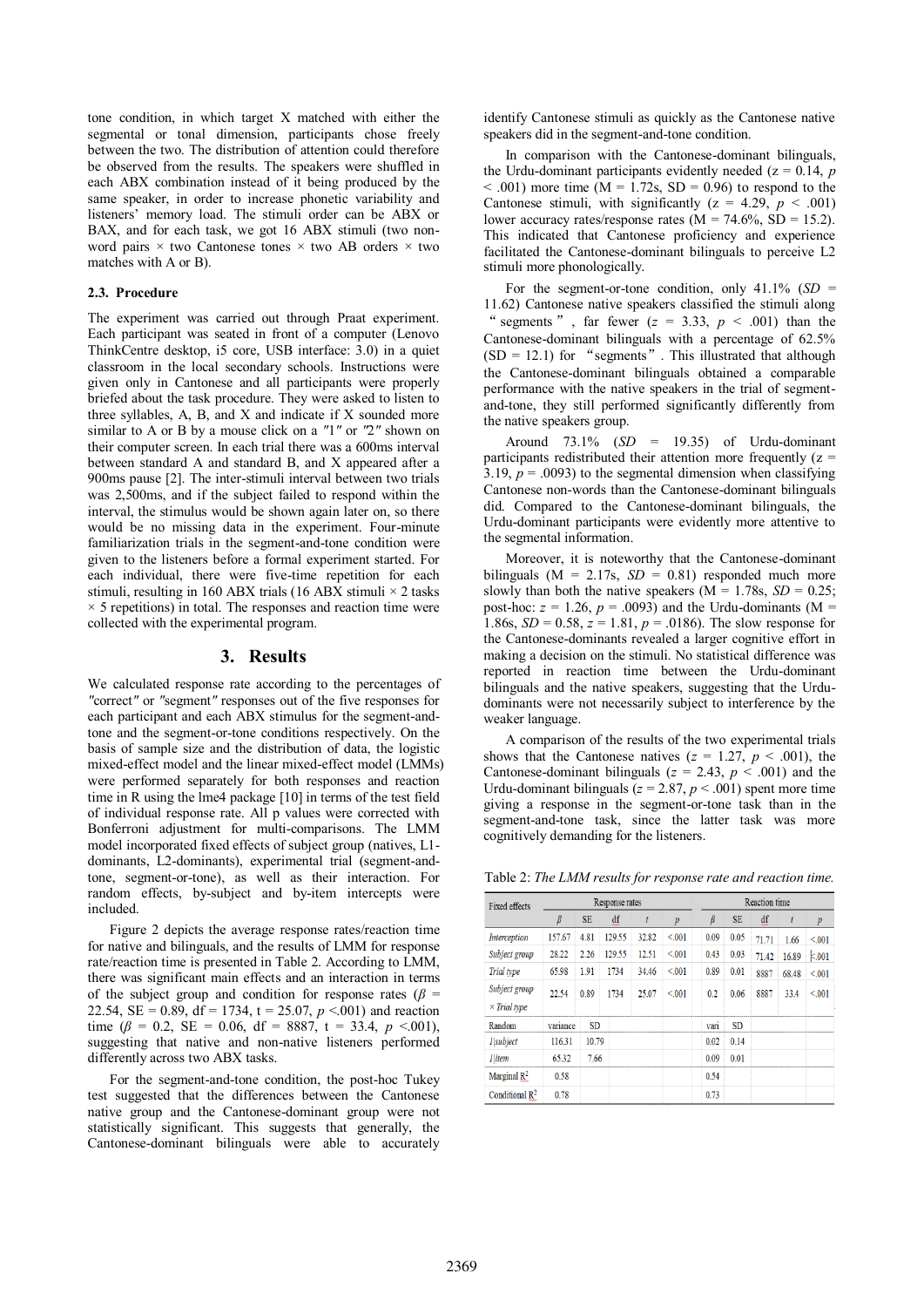

Figure 2: *The mean accuracy/response rates (in the gray bars) and reaction time (in the dark line) for the segment-and-tone (panel a) and segment-or-tone (panel b). The minor y-axis shows the response time and the main y-axis illustrates the response rate. The error bars show 1/2 of standard deviations.*

### **4. Discussion and Conclusion**

The current study examined how the bilingual speakers distributed attention to segments and tones when processing Cantonese.

Compared with segment-or-tone condition, in the segment-and-tone condition, both accurate tonal and segmental information were provided, resulting in a comparatively low cognitive demand for the listeners. In this condition, no statistical difference was detected between the performance of the Cantonese-dominants and that of the Cantonese natives, while the Urdu-dominant bilinguals achieved significantly lower accuracy and required far more reaction time to make responses compared with the other two subject groups. Thus, the result supports the finding in [6] claiming that language dominance impacts the processing of L2 speeches, and the L2-dominant (Cantonese-dominant in the current study) speakers are able to perform in a more L2-like way, compared with the L1-dominants. This is because L2 dominant bilinguals are usually more proficient and experienced in their L2 language use, age of learning, and length of residence [7].

In the segment-or-tone condition, around 41.2% of the Cantonese native speakers classified the stimuli along the tonal dimension, resulting from their native attentional strategy. In Cantonese, tones convey lexical meanings in a syllable, so in order to extract the meanings carried by tones, Cantonese speakers are required to pay much of their attention

to the tonal aspect. This result coincides with the findings in [2], which studied the case of Mandarin, and demonstrated that tonal language speakers distribute their attention across both tonal and segmental dimensions in the perception of their native languages.

The bilinguals, especially the Urdu-dominants, mainly classified the stimuli along segmental dimensions, which agrees with the performance of the Mandarin learners in [2] study whose L1 was Dutch, suggesting that that compared with the tonal native speakers, the bilingual speakers paid more attention to the segments than to the tones. Furthermore, it also reveals that the Urdu-dominants had far more interference from their L1 attentional strategy, depending more on segments than the Cantonese-dominants did in processing Cantonese stimuli. The results support [4]'s research, suggesting that non-native listeners can obtain a more automatic selective perceptual routine in L2 as they gain L2 experience; however, even L2 dominant bilinguals still cannot completely overcome the interference of the attentional strategy of their L1.

The Cantonese-dominants performed similarly to the Cantonese natives in the trial of segment-and-tone, and showed differences from the native speakers when exposed to the segment-or-tone trial. Therefore, the Cantonese-dominants can be regarded as Cantonese speakers in the first task, and they shift to bilingual status in the second task. This suggests that even L2 dominant speakers cannot perform exactly like native speaker, which is in line with the previous findings of [6]. Furthermore, it also coincided with the research of [1], proposing that highly experienced bilinguals show a perceptual flexibility when conducting different tasks. PAM-L2 cannot account for such flexibility. It also suggests that the bilinguals should be treated as a unique language group instead of being regarded as native speakers of both languages.

The executive function of selective attention correlates with the selective perceptual routine, suggested by ASP model. The earliest systematic Cantonese learning for the bilingual middle school students started in the classroom. Teachers may teach explicit knowledge, such as how to distinguish tones, use vocabulary, and organize sentences grammatically; however, they often neglect tacit knowledge teaching, such as attentional strategy and meta-cognitive knowledge, important for students to develop a native-like attentional strategy. In the executive domain of language processing, native speakers have already developed a mature and automatic strategy to deal with a task although they are usually unaware of it. However, the bilinguals, who never pay attention to it or have not developed a Cantonese-specific attentional strategy, will naturally refer to their native language system, and make responses based on their L1.

## **5. Acknowledgements**

This work is funded by the Language Fund under Research and Development Projects 2018-19 of the Standing Committee on Language Education and Research (SCOLAR), Hong Kong SAR.

## **6. References**

[1] M. Antoniou, M. D. Tyler, & C. T. Best. Two ways to listen: do l2-dominant bilinguals perceive stop voicing according to language mode? *Journal of Phonetics*, vol. 40. pp. 582-594, 2012.